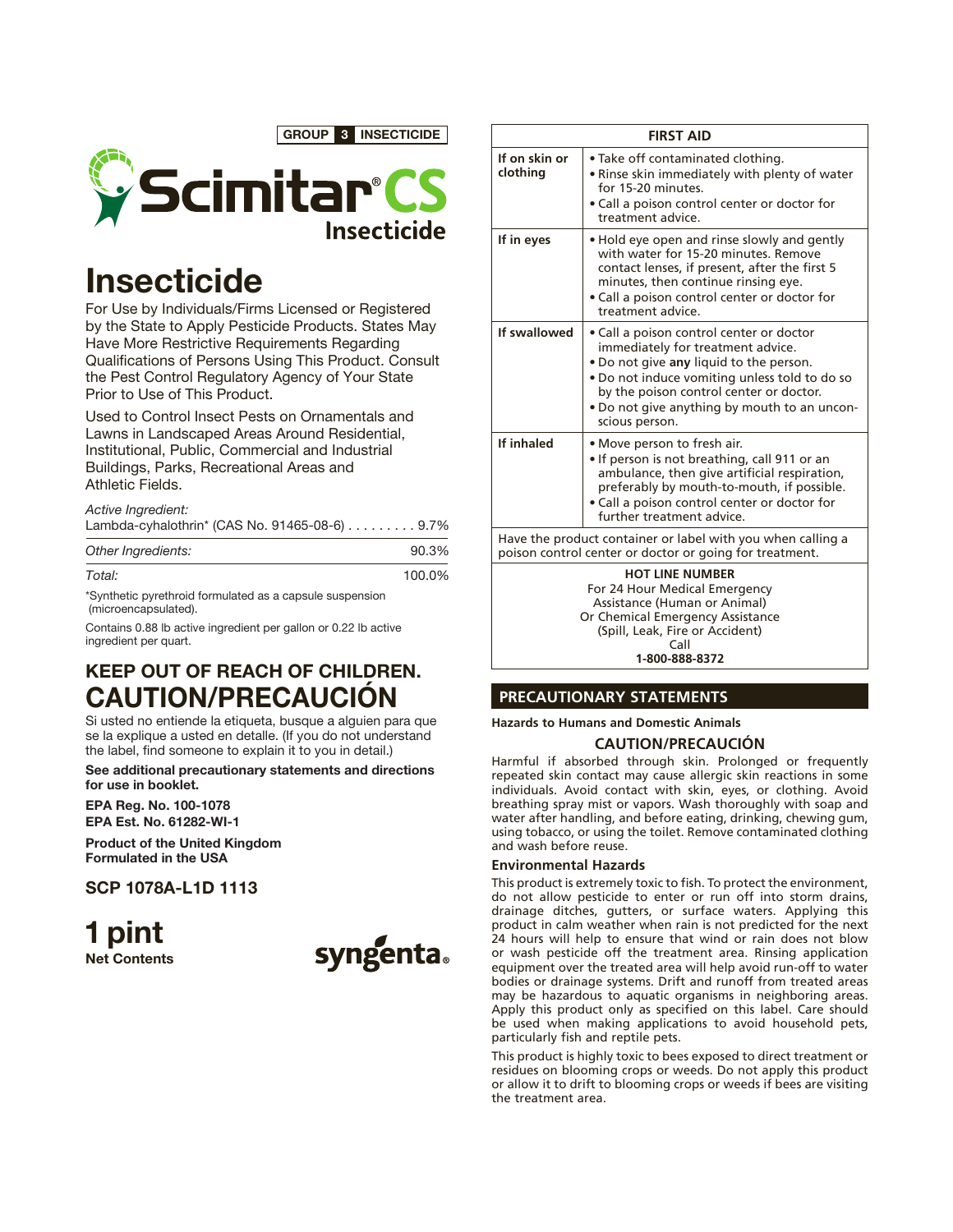Use of this pesticide adjacent to water may affect aquatic organisms. To protect these organisms, do not apply this pesticide within 25 ft of lakes, reservoirs, rivers, permanent streams, marshes or natural ponds, estuaries and commercial fish farm ponds. In the state of New York, do not apply within 100 ft of coastal marshes or streams that drain into coastal marshes.

Do not make applications when wind speed is 15 mph or greater.

Notify State and/or Federal authorities and Syngenta immediately if you observe any adverse environmental effects due to the use of this product.

#### **Physical and Chemical Hazards**

Do not use this product in or on electrical equipment due to the possibility of shock hazard.

### **CONDITIONS OF SALE AND LIMITATION OF WARRANTY AND LIABILITY**

**NOTICE:** Read the entire Directions for Use and Conditions of Sale and Limitation of Warranty and Liability before buying or using this product. If the terms are not acceptable, return the product at once, unopened, and the purchase price will be refunded.

The Directions for Use of this product must be followed carefully. It is impossible to eliminate all risks inherently associated with the use of this product. Crop injury, ineffectiveness or other unintended consequences may result because of such factors as manner of use or application, weather or crop conditions, presence of other materials or other influencing factors in the use of the product, which are beyond the control of SYNGENTA Crop Protection, LLC or Seller. To the extent permitted by applicable law, Buyer and User agree to hold SYNGENTA and Seller harmless for any claims relating to such factors.

SYNGENTA warrants that this product conforms to the chemical description on the label and is reasonably fit for the purposes stated in the Directions for Use, subject to the inherent risks referred to above, when used in accordance with directions under normal use conditions. To the extent permitted by applicable law: (1) this warranty does not extend to the use of this product contrary to label instructions, or under conditions not reasonably foreseeable to or beyond the control of Seller or SYNGENTA, and (2) Buyer and User assume the risk of any such use. TO THE EXTENT PERMITTED BY APPLICABLE LAW, SYNGENTA MAKES NO WARRANTIES OF MERCHANTABILITY OR OF FITNESS FOR A PARTICULAR PURPOSE NOR ANY OTHER EXPRESS OR IMPLIED WARRANTY EXCEPT AS WARRANTED BY THIS LABEL.

To the extent permitted by applicable law, in no event shall SYNGENTA be liable for any incidental, consequential or special damages resulting from the use or handling of this product. T**O THE EXTENT PERMITTED BY APPLICABLE LAW, THE EXCLUSIVE REMEDY OF THE USER OR BUYER, AND THE EXCLUSIVE LIABILITY OF SYNGENTA AND SELLER FOR ANY AND ALL CLAIMS, LOSSES, INJURIES OR DAMAGES (INCLUDING CLAIMS BASED ON BREACH OF WARRANTY, CONTRACT, NEGLIGENCE, TORT, STRICT LIABILITY OR OTHERWISE) RESULTING FROM THE USE OR HANDLING OF THIS PRODUCT, SHALL BE THE RETURN OF THE PURCHASE PRICE OF THE PRODUCT OR, AT THE ELECTION OF SYNGENTA OR SELLER, THE REPLACEMENT OF THE PRODUCT.**

SYNGENTA and Seller offer this product, and Buyer and User accept it, subject to the foregoing Conditions of Sale and Limitation of Warranty and Liability, which may not be modified except by written agreement signed by a duly authorized representative of SYNGENTA.

# **DIRECTIONS FOR USE**

It is a violation of Federal law to use this product in a manner inconsistent with its labeling.

**IMPORTANT:** Not for use on plants being grown for sale or other commercial use, or for commercial seed production, or for research purposes. For use on plants intended for aesthetic purposes or climatic modification and being grown in interior plantscapes, ornamental gardens or parks, or on lawns or grounds.

Scimitar® CS may be used for applications to maintain indoor or outdoor areas where turf and ornamentals are grown such as residential landscaped areas and non-residential landscapes around institutional, public, commercial and industrial buildings, parks, recreational areas and athletic fields.

**IMPORTANT:** Time application to flowering plants during periods when pollinating insects are not present, such as in early morning or late evening.

#### **USE RESTRICTIONS**

- **• Do not** apply this product through any type of irrigation system.
- **• Do not** apply this product to edible crops.
- **• Do not** apply this product by aerial application.
- **• Do not** water the treated area to the point of run-off.
- **• Do not** make applications during rain.
- • **Do not** apply directly to impervious horizontal surfaces such as sidewalks, driveways, and patios except as a spot or crack-andcrevice treatment. During application, do not allow pesticide to enter or run off into storm drains, drainage ditches, gutters, or surface waters.
- All outdoor applications must be limited to spot or crack-andcrevice treatments only, except for the following permitted uses:
	- 1. Treatment to soil or vegetation around structures;
	- 2. Applications to lawns, turf, and other vegetation;
	- 3. Applications to building foundations, up to a maximum height of 3 feet above grade;
	- 4. Applications to underside of eaves, soffits, doors, or windows permanently protected from rainfall by a covering, overhang, awning, or other structure;
	- 5. Applications around potential pest entry points into buildings, when limited to a surface band not to exceed one inch in width;
	- 6. Applications made through the use of a coarse, low-pressure spray to only those portions of surfaces that are directly above bare soil, lawn, turf, mulch or other vegetation, as listed on this label, and not over an impervious surface, drainage or other condition that could result in runoff into storm drains, drainage ditches, gutters, or surface waters, in order to control occasional invaders or aggregating pests.
- • Application is prohibited directly into sewers or drains, or to any area like a gutter where drainage to sewers, storm drains, water bodies, or aquatic habitat can occur. Do not allow the product to enter any drain during or after application.

This product is restricted for use in New York State. Only for sale to, use and storage by certified applicators.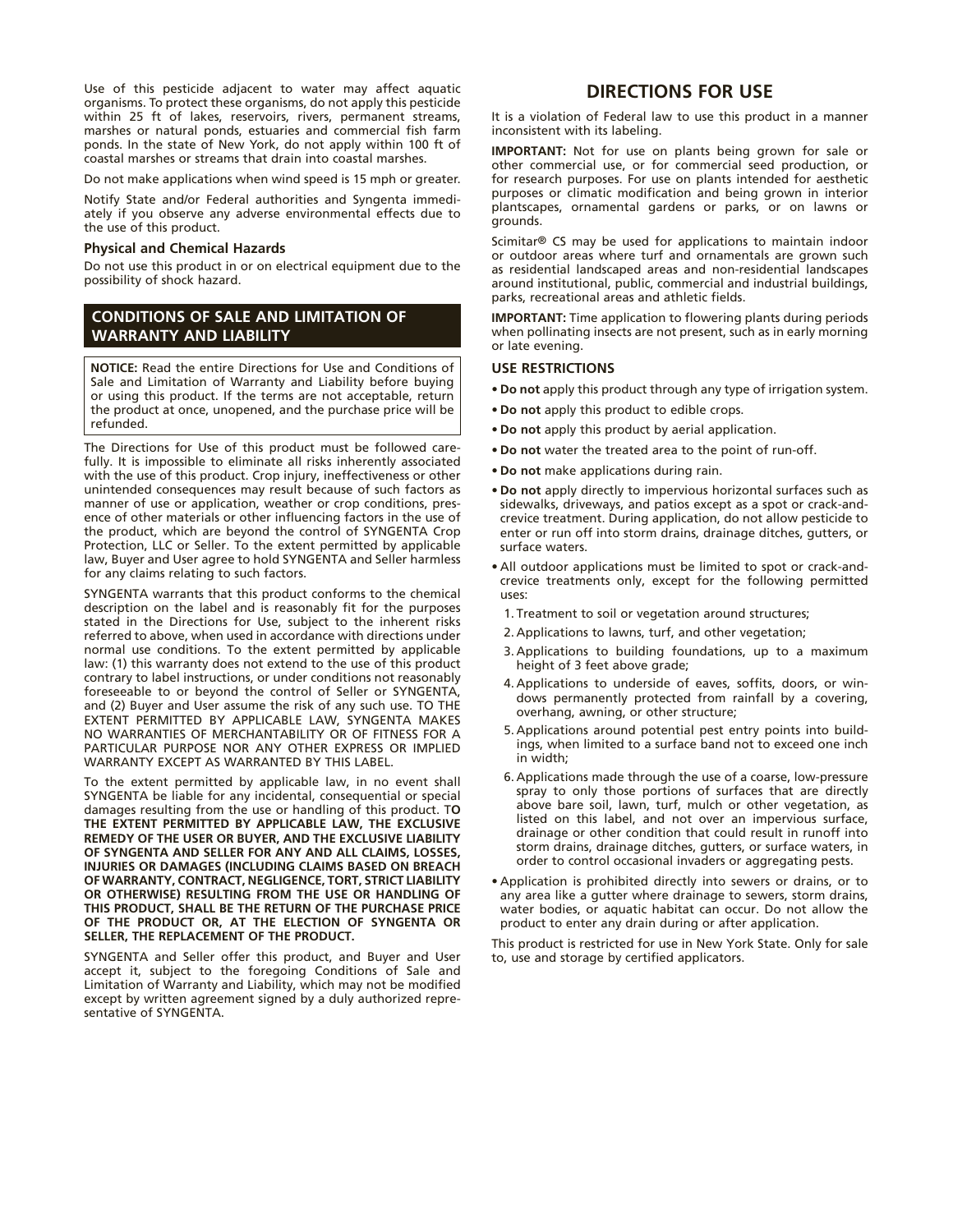#### **Resistance Management**

Scimitar CS is a Group 3 insecticide that contains the active ingredient lambda-cyhalothrin. Due to the inherent risk of the development of resistance to any pesticide product, it is strongly advised the Scimitar CS be used in a sound resistance-management program.

It is recommended to use resistance-management practices that include, but are not limited to:

- rotating Scimitar CS with products having different modes of action
- avoiding treatment of successive generation with Scimitar CS
- using labeled rates at the specified spray intervals.

For additional information about implementing these or other resistance management practices, consult an Extension advisor or company representative.

#### **MIXING**

Scimitar CS is intended for dilution with water for spray application and may be used in all types of application equipment. Fill application tank with  $1/2 - 3/4$  volume of water. Adjust water pH with a buffering agent if necessary to achieve a pH of 5-7. Slowly add Scimitar CS to applicator tank water with maximum agitation. If other chemicals are added to the applicator tank, add Scimitar CS last. Do not mix with EC formulations or oils. Fill tank to desired volume and continue to agitate while making applications. Shake or re-agitate application equipment before use if application is interrupted. Make up only amount of application volume as required.

#### **Scimitar CS Mixing Chart For Ornamental Insect Pest Control**

**(Scimitar CS to add per spray tank)**

| Rate of<br><b>Scimitar CS</b> | 25 gal | 50 gal | $100$ gal | 200 gal | 300 gal |
|-------------------------------|--------|--------|-----------|---------|---------|
| 1.5                           | 0.4    | 0.8    | 1.5       | 3.0     | 4.5     |
| fl oz                         | fl oz  | fl oz  | fl oz     | fl oz   | fl oz   |
|                               | 0.8    | 1.5    | 3.0       | 6.0     | 9.0     |
| fl oz                         | fl oz  | fl oz  | fl oz     | fl oz   | fl oz   |
|                               | 1.3    | 2.5    | 5.0       | 10.0    | 15.0    |
| fl oz                         | fl oz  | fl oz  | fl oz     | fl oz   | fl oz   |

#### **Scimitar CS Mixing Chart for Turf Insect Pest Control (Scimitar CS to add per 100 gal spray tank)**

| Rate of            | <b>Application Rate Per</b><br>1,000 Sq Ft of Turf |       |       |       |        |
|--------------------|----------------------------------------------------|-------|-------|-------|--------|
| <b>Scimitar CS</b> | 2 gal                                              | 4 gal | 6 gal | 8 gal | 10 gal |
| 5 fl               | 5.7                                                | 2.9   | 1.9   | 1.4   | 1.2    |
| oz/A               | fl oz                                              | fl oz | fl oz | fl oz | fl oz  |
| 10f                | 11.5                                               | 5.7   | 3.8   | 2.9   | 2.3    |
| oz/A               | fl oz                                              | fl oz | fl oz | fl oz | fl oz  |

Conversion Rate: 1 fluid ounce (fl oz) equals 29 milliliters (ml).

#### **Compatibility**

Scimitar CS has been found to be compatible with most commonly used fungicides, miticides, liquid fertilizers, and other insecticides. Check physical compatibility using the correct proportion of products in a small jar if local experience is unavailable.

#### **Insect Pests Controlled In Ornamentals by Scimitar CS**

| Use                                                                                                                                                                                                                                                                                                     | Pests                                                                                                                                                                                                                                                                                                                                                                                                                                                                                                                                                                                                                                                                                                                                                                                                                                                                                                                             | Amount of<br><b>Scimitar CS</b>                                |
|---------------------------------------------------------------------------------------------------------------------------------------------------------------------------------------------------------------------------------------------------------------------------------------------------------|-----------------------------------------------------------------------------------------------------------------------------------------------------------------------------------------------------------------------------------------------------------------------------------------------------------------------------------------------------------------------------------------------------------------------------------------------------------------------------------------------------------------------------------------------------------------------------------------------------------------------------------------------------------------------------------------------------------------------------------------------------------------------------------------------------------------------------------------------------------------------------------------------------------------------------------|----------------------------------------------------------------|
| <b>Ornamentals in Residential</b><br>Landscaped Areas and<br>Landscaped Areas<br>Around Institutional,<br>Public, Commercial and<br>Industrial Buildings, Parks,<br>Recreational Areas, and<br>Athletic Fields (Including<br>Trees, Shrubs, Flowers,<br>Evergreens, Foliage Plants<br>and Groundcovers) | Ants (including<br>Imported fire ants)<br>Armyworms<br>Azalea caterpillars<br>Aphids<br><b>Bagworms</b><br>Black vine weevils (adult)<br>Boxelder bugs<br><b>Budworms</b><br>California oakworms<br>Cankerworms<br>Cockroaches<br>Crickets<br>Cutworms<br>Eastern tent caterpillars<br>Elm leaf beetles<br>European sawflies<br>Fall webworms<br>Flea beetles<br>Forest tent caterpillars<br>Gypsy moth larvae<br>Japanese beetles (adults)<br>June beetles (adults)<br>Lace bugs<br>Leaf-feeding caterpillars<br>Leafhoppers<br>Leafminers (adults)<br>Leaf rollers<br>Leaf skeletonizers<br>Midges<br>Mosquitoes<br>Oleander moth larvae<br>Pillbugs<br>Pine sawflies<br>Pine shoot beetles<br>Pinetip moths<br>Plant bugs<br>Root weevils<br><b>Sawflies</b><br>Scale insects (crawlers)<br><b>Spiders</b><br>Spittlebugs<br><b>Striped beetles</b><br>Striped oakworms<br>Thrips<br>Tip moths<br>Tussock moth larvae<br>Wasps | $1.5 - 5$<br>fl oz/<br>100 gal<br>or<br>44 - 148<br>ml/100 gal |
|                                                                                                                                                                                                                                                                                                         | <b>Broadmites</b><br><b>Brown softscale</b><br>California redscale<br>(crawler)<br>Clover mites<br>Mealybugs<br>Pineneedlescale (crawler)<br>Spider mites<br>Whiteflies                                                                                                                                                                                                                                                                                                                                                                                                                                                                                                                                                                                                                                                                                                                                                           | $3 - 5$<br>fl oz/<br>100 gal<br>or<br>88 - 148 ml/<br>100 gal  |

Start application to ornamentals prior to the establishment of high insect pest populations. Make reapplications as necessary to keep pest populations under control, using higher rates as pest pressure increases.

Apply at 7-day intervals if treatment is necessary.

Do not apply more than 0.36 lb of the ai (52.4 fl oz of concentrate) per acre per year.

Good spray coverage is necessary to provide the most effective level of control. Addition of a spreader-sticker at specified rates may enhance the control of insects on certain species of ornamentals having waxy, hard-to-wet foliage.

For spot treatments use 0.5 fl oz Scimitar CS per 1 to 2-1/2 gal of water.